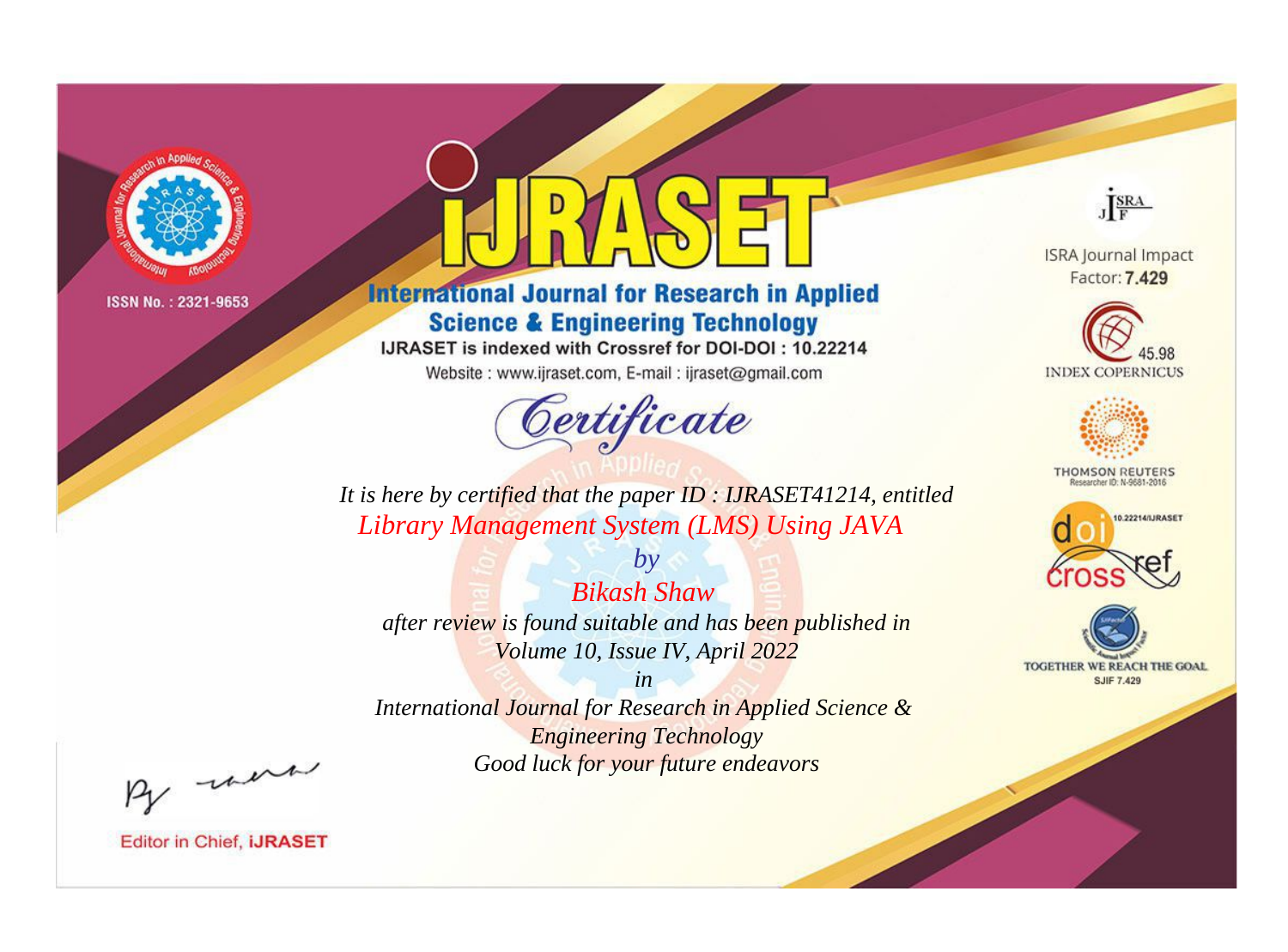

# **International Journal for Research in Applied Science & Engineering Technology**

IJRASET is indexed with Crossref for DOI-DOI: 10.22214

Website: www.ijraset.com, E-mail: ijraset@gmail.com



JERA

**ISRA Journal Impact** Factor: 7.429





**THOMSON REUTERS** 



TOGETHER WE REACH THE GOAL **SJIF 7.429** 

*It is here by certified that the paper ID : IJRASET41214, entitled Library Management System (LMS) Using JAVA*

*Pritam Prajapati after review is found suitable and has been published in Volume 10, Issue IV, April 2022*

*by*

*in* 

*International Journal for Research in Applied Science & Engineering Technology Good luck for your future endeavors*

By morn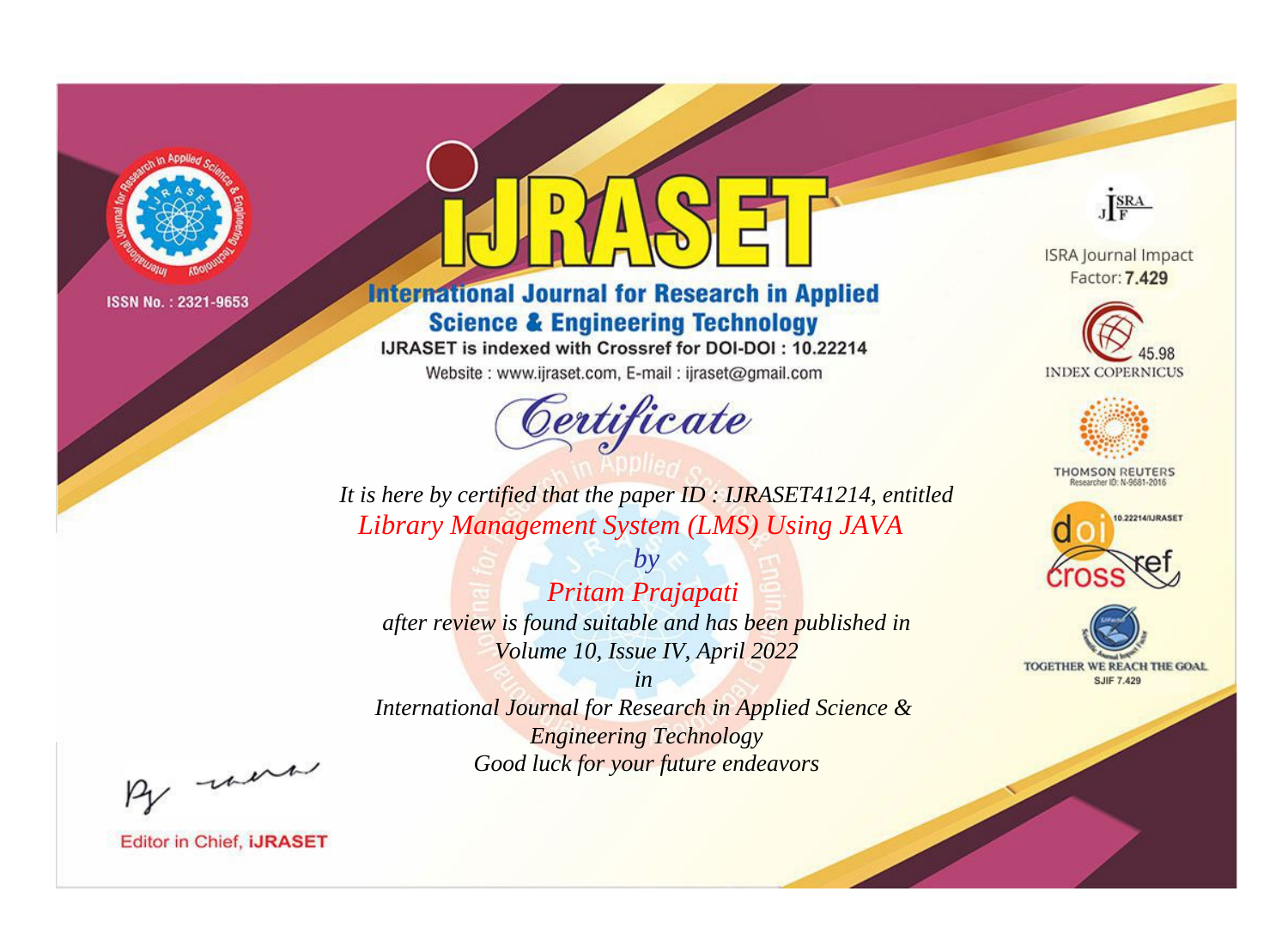

# **International Journal for Research in Applied Science & Engineering Technology**

IJRASET is indexed with Crossref for DOI-DOI: 10.22214

Website: www.ijraset.com, E-mail: ijraset@gmail.com



JERA

**ISRA Journal Impact** Factor: 7.429





**THOMSON REUTERS** 



TOGETHER WE REACH THE GOAL **SJIF 7.429** 

*It is here by certified that the paper ID : IJRASET41214, entitled Library Management System (LMS) Using JAVA*

*Akash Ghosh after review is found suitable and has been published in Volume 10, Issue IV, April 2022*

*by*

*in* 

*International Journal for Research in Applied Science & Engineering Technology Good luck for your future endeavors*

By morn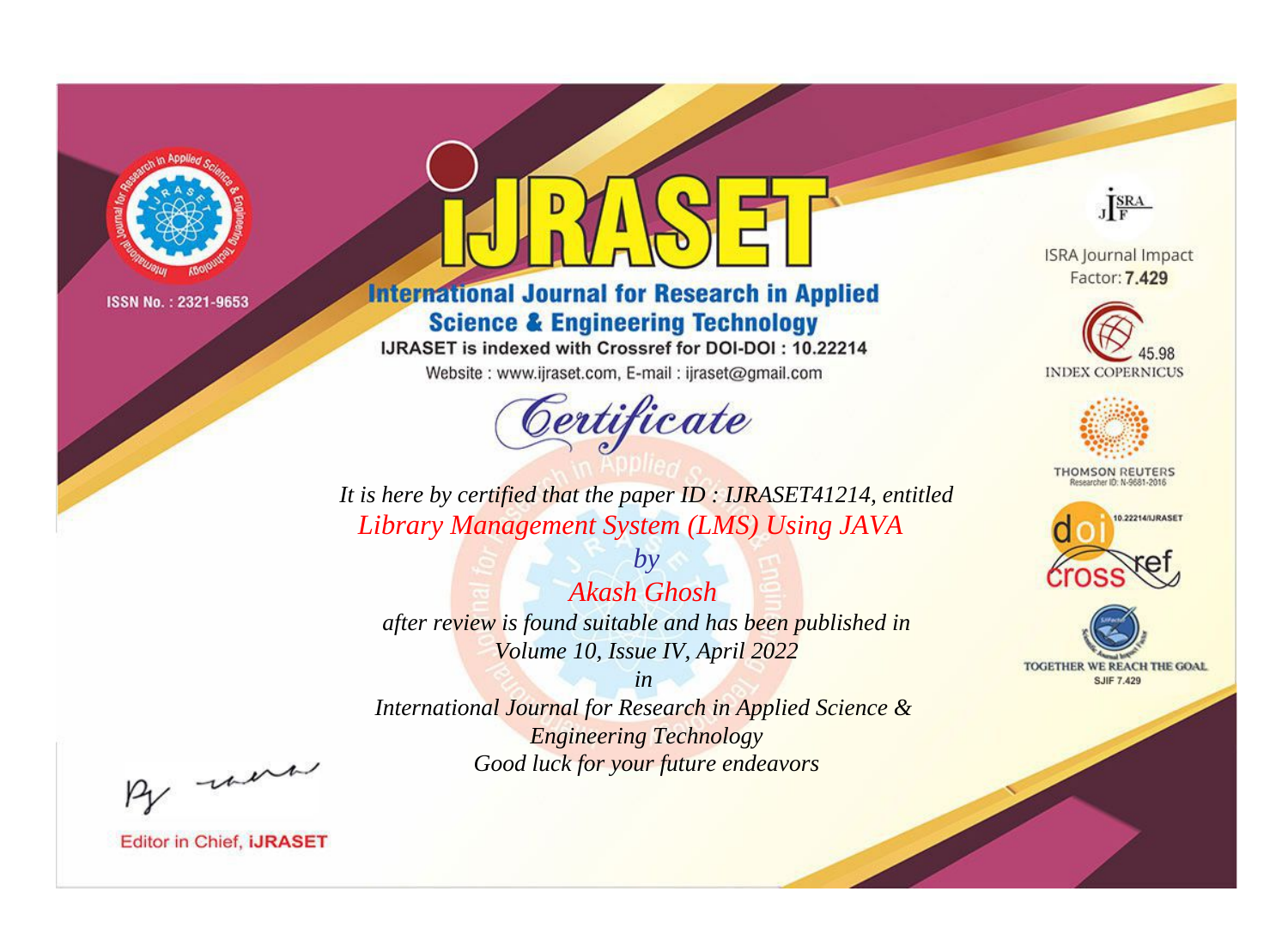

# **International Journal for Research in Applied Science & Engineering Technology**

IJRASET is indexed with Crossref for DOI-DOI: 10.22214

Website: www.ijraset.com, E-mail: ijraset@gmail.com



JERA

**ISRA Journal Impact** Factor: 7.429





**THOMSON REUTERS** 



TOGETHER WE REACH THE GOAL **SJIF 7.429** 

*It is here by certified that the paper ID : IJRASET41214, entitled Library Management System (LMS) Using JAVA*

*Bibrata Sarkar after review is found suitable and has been published in Volume 10, Issue IV, April 2022*

*by*

*in* 

*International Journal for Research in Applied Science & Engineering Technology Good luck for your future endeavors*

By morn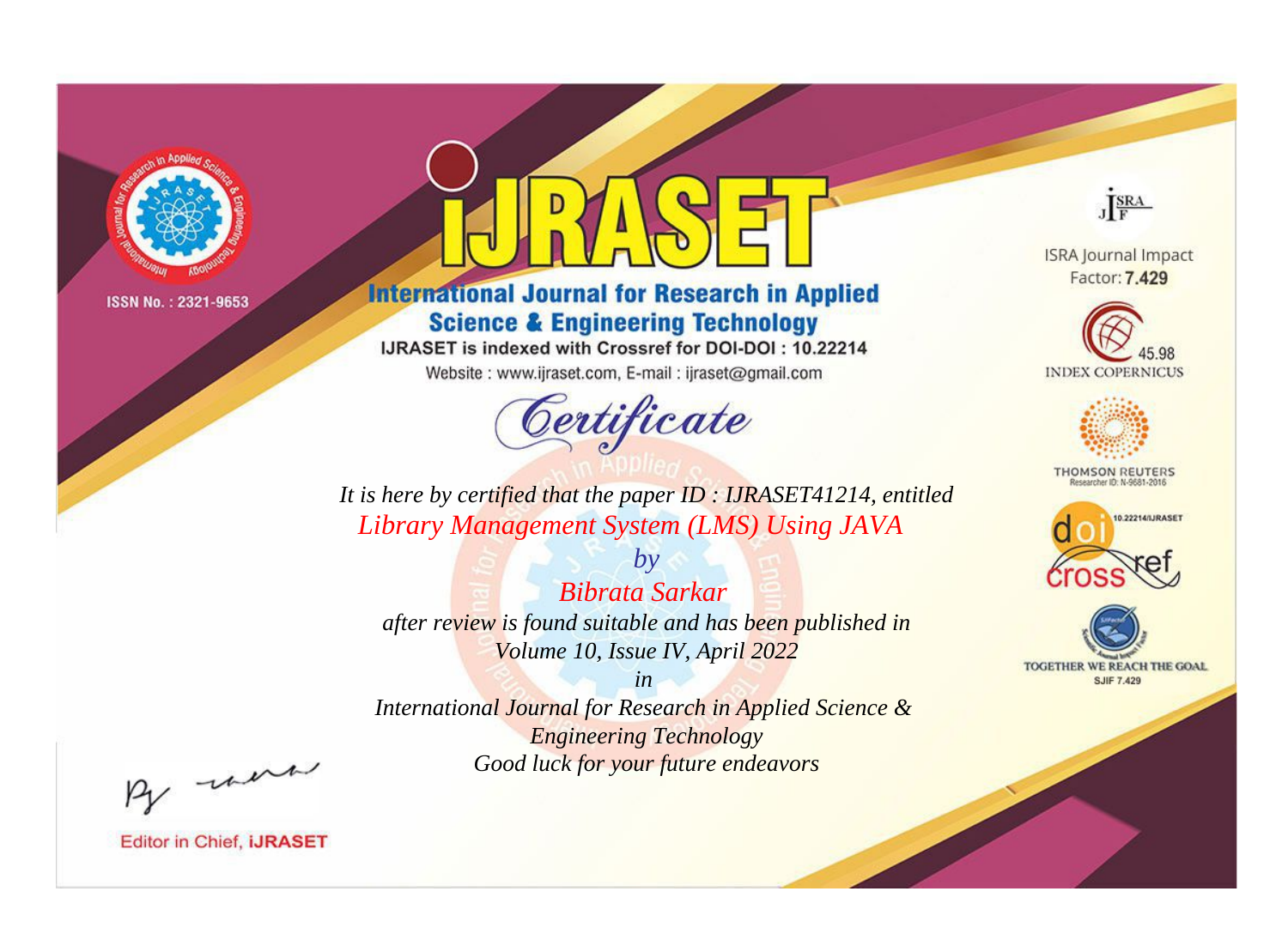

# **International Journal for Research in Applied Science & Engineering Technology**

IJRASET is indexed with Crossref for DOI-DOI: 10.22214

Website: www.ijraset.com, E-mail: ijraset@gmail.com



JERA

**ISRA Journal Impact** Factor: 7.429





**THOMSON REUTERS** 



TOGETHER WE REACH THE GOAL **SJIF 7.429** 

*It is here by certified that the paper ID : IJRASET41214, entitled Library Management System (LMS) Using JAVA*

*Hemant Giri after review is found suitable and has been published in Volume 10, Issue IV, April 2022*

*by*

*in* 

*International Journal for Research in Applied Science & Engineering Technology Good luck for your future endeavors*

By morn